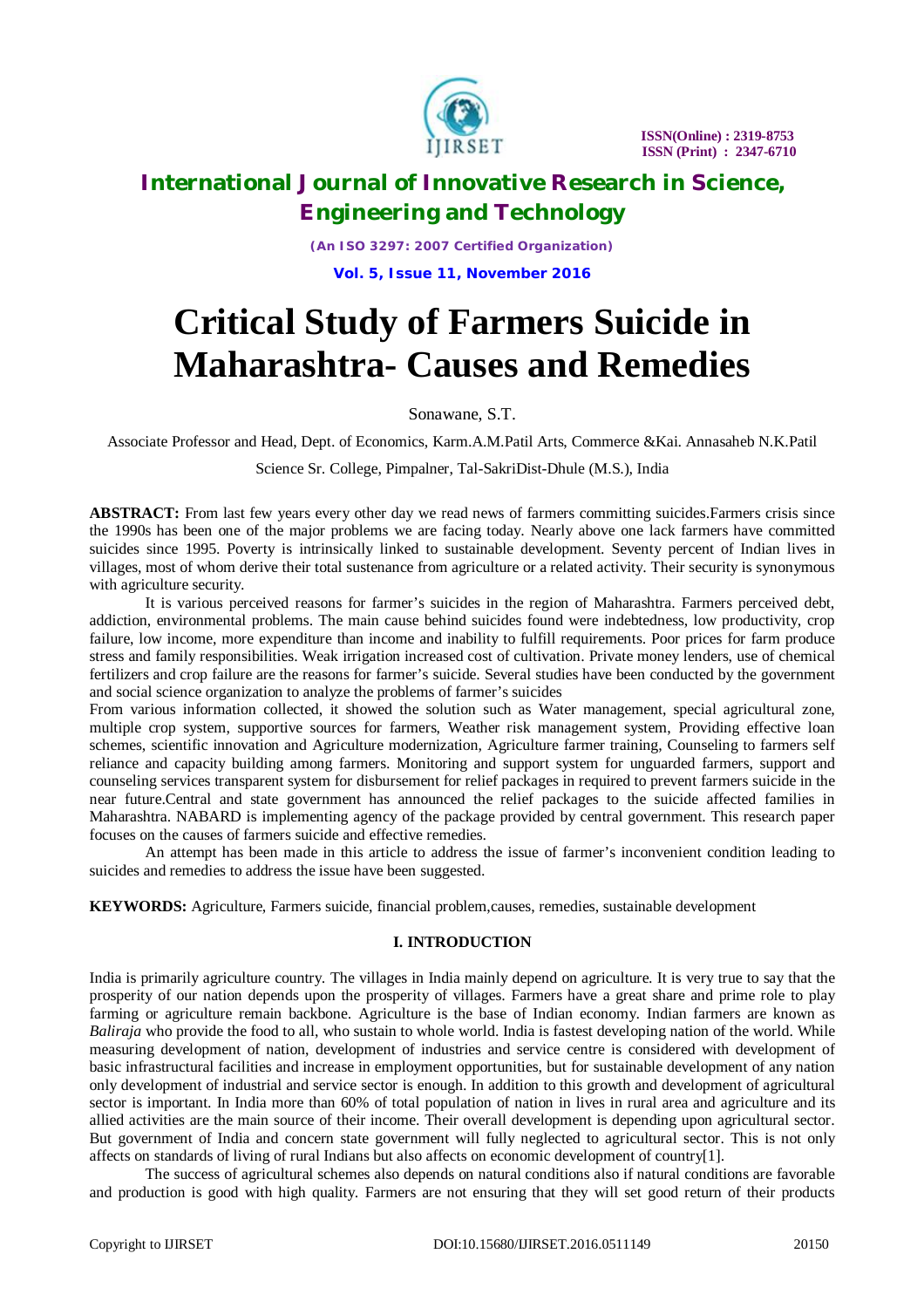

*(An ISO 3297: 2007 Certified Organization)*

#### **Vol. 5, Issue 11, November 2016**

because high production also reduces their income as prices in market are fall down due to heavy supply of goods. Due to this various problems are facing by Indian farmers. Suicide is actually about the loss of hope that things can improve ever hope that things will be fine later[2].Farmers were always indebted someone has correctly said that a farmers is both in debt, lives in debt and dies in debt. I think this situation is in all over India not only in Maharashtra. But there were no suicides takes place in earlier days. The reason is that cotton fetched high prices than in 1972. It was called white gold of Vidarbha region even though yield was less. It fetched the same prices as gold. The first suicide here occurred in 1985[3].In the mid-west of the US suicide rates among male farmers are twice that of general population. In Britain, farmers are taking their own lives at the rate of one week. In India one farmers committed suicide every 32 minutes between1997 to 2005.All over world the impact of an industrial approach to boosting crop yields has stripped many small farmers of their self sufficiency and thrown them into despair [4].In 2014 natural crime records Bureau of India reported 5650 farmers suicide[5]. The highest number of suicide was recorded in 2014 when 18241 farmers committed suicide [6].The farmer suicide rate in India has ranged between1.4 to 1.8 per 100000 over 10 year's period through 2005 [7].Reporting in popular press about farmers suicides in India began in mid-1990s particularly by PelagummiSainath [8]. In 2000s the issue gained international attention and verify of Indian government initiatives [9, 10].

National crime record Bureau an office of the ministry of the home affairs government of India has been collecting and publishing suicides stabbing for India, since 1950s an annual accidental death and suicides in Indian reports. It started separately collecting and publishing farmer suicides statistics from 1995 [11].In 1990s India woke up to spate of society among farmers community. The first where suicides were reported was Maharashtra with particular reference to Vidarbha region.

State crime records bureau makes it evident that farmer as a professional category is suffering from this problem of high suicides rate 3.4 million cotton farmers occupy the Vidarbha region . The tragedy of farmers suicides in state like Maharashtra has been occurring regularly since 1997 [12].Farmers suicide incidence in India becomes critical issue from several state such incidences come before society. This suicide incidence becomes more challengeable to the policy makers and government. Such incidence were reported from Maharashtra, Andhra Pradesh, Punjab, Kerala, Chhattisgarh, M.P., West Bengal and also others but Maharashtra is leading state according to imminent Journalist [13].India's suicide rate of 11 per lakh people is roughly the global average. The highest rates are in Greenland (83 lakh), Lithuania (38 lakh) and South Korea (28.5 lakh). China's rate (22.2 lakh) is double India's. The Indian rate is lower than in rich countries with big welfare systems and very few farmers: Belgium (19), France (14.7), US (12.6), Japan (12.3), Germany (12.5) and the UK (11.8).[13]Total of 2,96438have committed suicide in India since 1995 to till.According to NCRB in the year 1995 to 2016,60750were suicide in Maharashtra.On average, 3,685 farmers in the state took their lives every year between2004-13.Even accepting the 11,744 figure for 2013, that brings the national total since 1995 to 2016 2,96,438 farmers' suicides (NCRB ADSI reports 1995-2013) .From January 1 to June 2016, 2,053 farmer suicide cases have been reported, with Amravati division leading with 692 cases[14].

Over the past few years, Maharashtra has been topping the list of states in the country when it comes to farmers committing suicide. This is due to frequent droughts, crop failure, and non-realisation of prices for agricultural products are some of the reasons which drive farmers to take the extreme step.

In 2009, the state had seen 2872cases of farmer suicides which rose to 3141in 2010. The next three years had seen relatively better rains and subsequently the number of farmer suicides had seen a dip. 2011 had recorded 3337cases, 2012 and 2013 had seen 3786 and 3146cases of farmer suicides, respectively. The number of farmer suicides 2568in 2014 and 2015 year the figure has touched3228by September end, according to data released by the state government

Vidharbha and Marathwada have reported maximum number of suicides in the state. A total of 19 districts come under the above two regions.Districts of Yavatmal,Osmananbad, Beed have seen maximum concentration of such cases. There had been a spurt in cases of farmer suicides in March, April and May. August and September had also seen a rise in the number of cases. The various trendswere due to the failure of the crop cycles of last year and this year. "Maharashtra has been seeing drought and unseasonal rains over the past years. Much of the crop had been wasted due to sudden rains. The rains had ruined the Rabi crop and lack of timely intervention by the state government had resulted in a rise in the figure in May.The subsequent lack of rains had prompted re-sowing in the state. "The second spurt in suicide cases started August onwards as the withdrawal of monsoons also failed to bring adequate rains.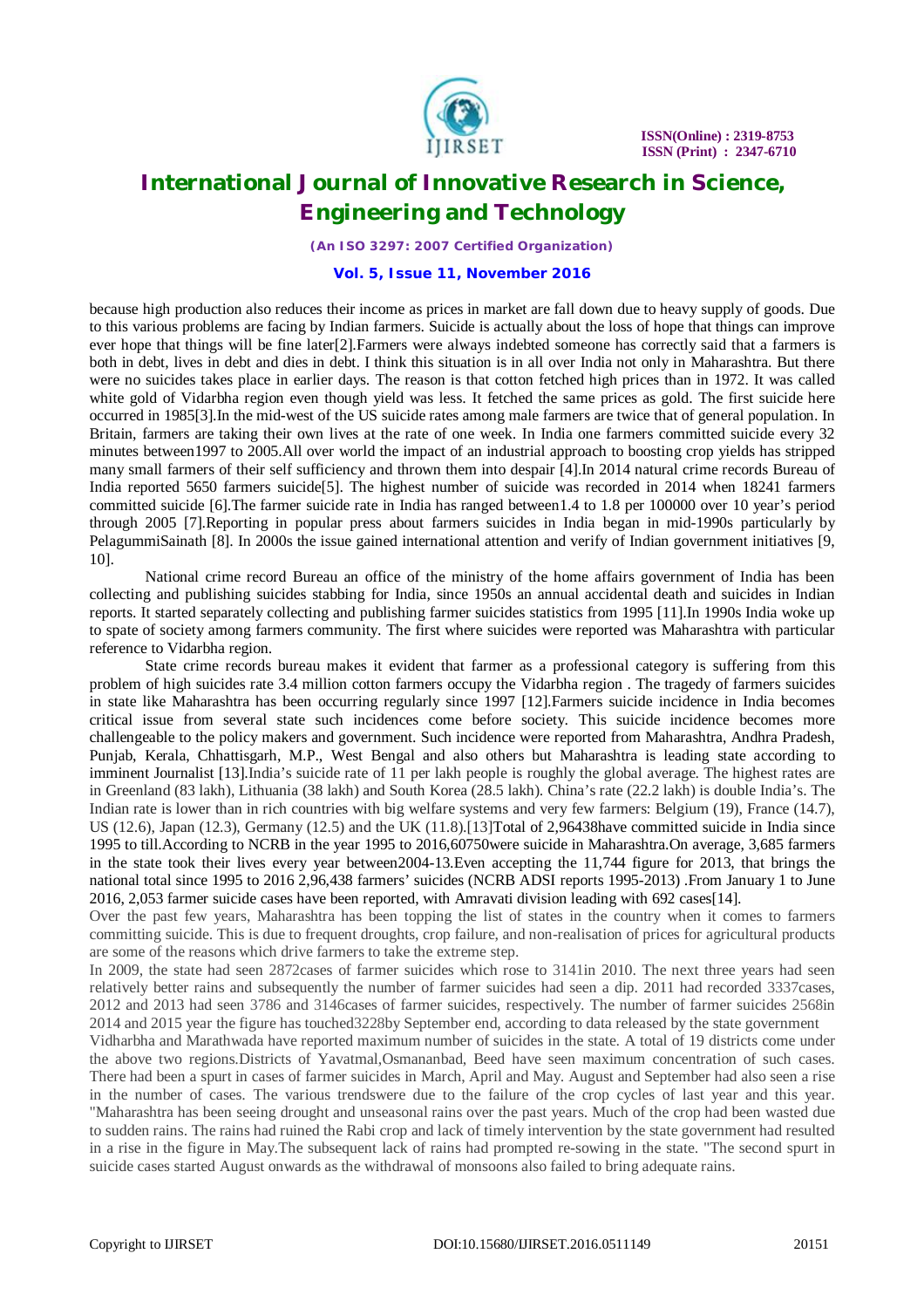

*(An ISO 3297: 2007 Certified Organization)*

#### **Vol. 5, Issue 11, November 2016**

### **OBJECTIVES:-**

- 1 To studies the causes (various reasons) for farmers suicide in the Maharashtra state
- 2 To study the concept of agriculture sector and to know the causes of farmers suicide.
- 3 To get the information about the farmers suicide now days.
- 4 To know the financial needs of the farmers
- 5 To understand the causes of increasing rural indebtedness<br>6 To suggest remedies.
- To suggest remedies.

### **II. METHODOLOGY**

The research paper highlights the causes and remedies of farmers suicide.Information and data for this paper have been collected from the various secondary sources such as government website, research articles, magazines, journals national and vernacular news papers with NCRB reports etc.

### **III. RESULT AND DISCUSION**

#### **Table: Farmer Suicides in Maharashtra (1995 to 2015)**

| $(1995 \text{ U} \; 2015)$ |                           |      |                           |      |                           |      |                           |
|----------------------------|---------------------------|------|---------------------------|------|---------------------------|------|---------------------------|
| Year                       | <b>Farmers</b><br>suicide | Year | <b>Farmers</b><br>suicide | Year | <b>Farmers</b><br>suicide | Year | <b>Farmers</b><br>suicide |
| 1995                       | 1083                      | 2001 | 3536                      | 2007 | 4238                      | 2013 | 3146                      |
| 1996                       | 1981                      | 2002 | 3695                      | 2008 | 3802                      | 2014 | 2568                      |
| 1997                       | 1917                      | 2003 | 3836                      | 2009 | 2872                      | 2015 | 3228                      |
| 1998                       | 2409                      | 2004 | 4147                      | 2010 | 3141                      |      |                           |
| 1999                       | 2423                      | 2005 | 3926                      | 2011 | 3337                      |      |                           |
| 2000                       | 3022                      | 2006 | 4453                      | 2012 | 3786                      |      |                           |

**Causes:**There are various economic, social, individual and environmental causes of farmers' suicide in Maharashtra. The causes of this crisis are complex and manifold; they are dominantly related to public policy and economic strategy.

- 1 **Crop failure: -** India is a agricultural land 65% of family depends on rain the probability of farming committing suicide is more during bad rain years. Inspite of the farmers work the production of the crop low which is also one of the basic cause of farmers suicide
- 2 **Indebtedness and low income: -**Some time existing social structure added by agricultural distress make the situation much worse. Rural farmers often become burdened with over debt. The farmers are indebted because of low income the farmers have to face many social and financial problems. Sometimes farmers have to work as tenant which is not sufficient to lead their life and aggrieved when they become unable to arrange dowry for daughter and sisters marriage much expenditure than income daily dispute in family inability to fulfill requirement of family members lead to farmers suicide
- 3 **Prices of farm product:-**It is often seen that when sowing season for the kharif and rubi crops come the prices of the grains reach much more but when harvesting season comes the rate drops. Due to the manipulated pricing the farmers the loser. But they are helpless and they are burdened with debts and unable to meet their commitment due being forced to sell their products at the critically reduced market rate. The government does not seen to be paying attention to this vicious circle. Nobody has tried to fix the prices based on the cost of the agricultural production. It would be seen that in the last twenty years the prices of the farm product have relatively dropped as compare to the prices of other product
- 4 **Natural Calamities:-**The effective agricultural production is mostly depends on favorable weather condition. Due to the global warming, deforestation and other manmade reasons natural condition has become more worsen and reasons like heavy raining, floods, droughts, delay in raining, heavy cyclones etc. farmers unable to take qualitative and quantitative production from their farm. Even all the condition are in favor of farmers and production is good in quality & quantity farmers don't get proper return of their product in the market, as more supply of goods reduces demand and reduction in demands automatically reduces price of the same. Most of the time farmers are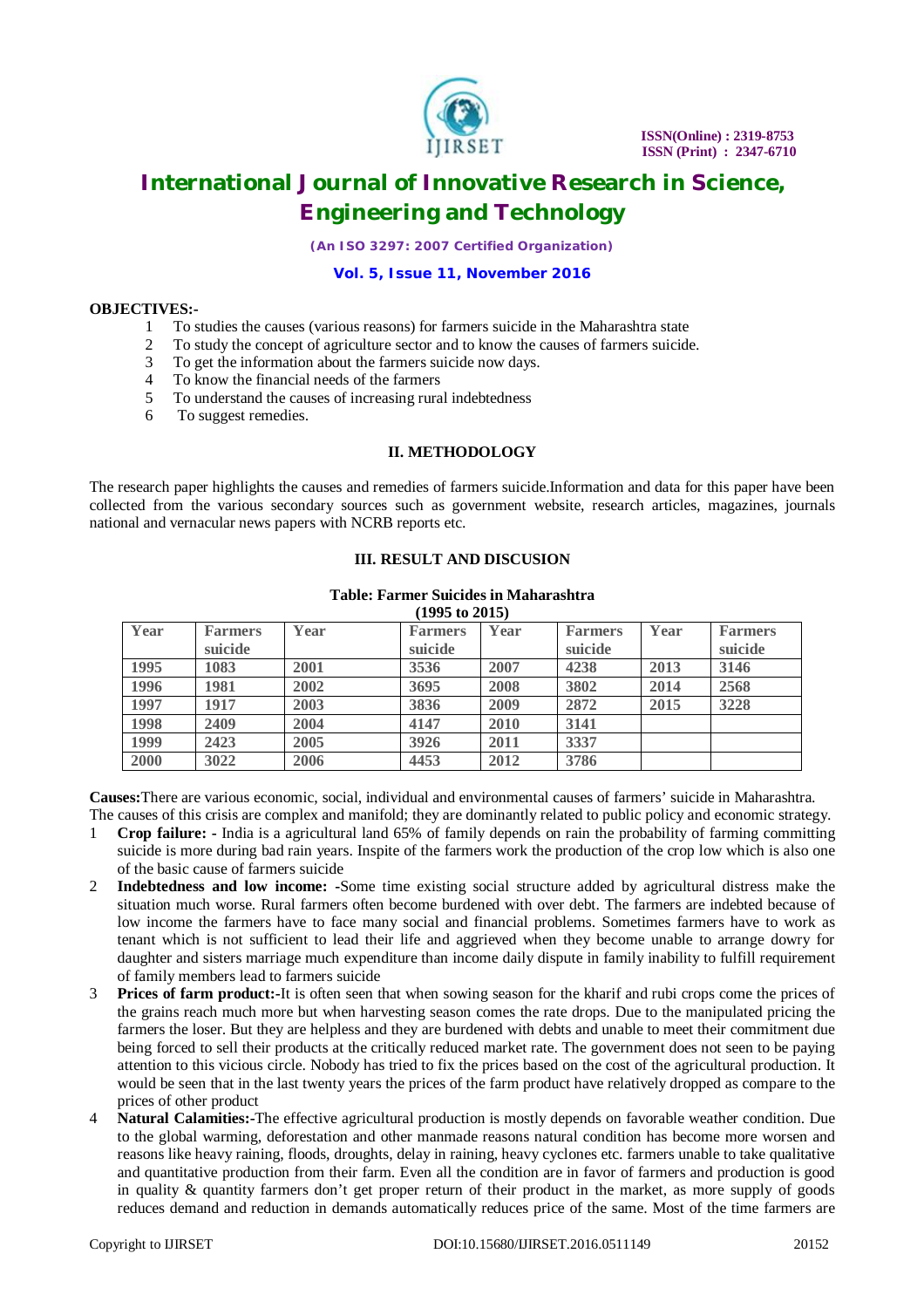

*(An ISO 3297: 2007 Certified Organization)*

#### **Vol. 5, Issue 11, November 2016**

unable to recover cost price of their product. Due to these reasons agriculture becomes an assured loss making business. But the marginal  $\&$  small farmers of India don't have another option for earning. They again  $\&$  again put their all efforts in the agriculture. Continuous losses turn them to become insolvent and frustration of the same forces them to commit suicides.

- 5 **Increase in cost of production:**. Agriculture sector in India requires huge manpower for ploughing, digging, soil maintenance etc., for insecticides, pesticides, cutting, transportation and selling of products requires money In addition to this hybrid seeds are also requires for good quality & quantity of product, which are very costly and not affordable to marginal and poor farmers. Increase in cost of production which forces to farmers to commit suicide
- 6 **Cruel circle of money lenders loan** :- for the production of agro product farmers are always in great need of short or long term loans similarly there is also great need of money for farming related activities like taking bore well, pipeline setting purchasing seeds ,bees, tractors and others related things to the farm. But there are lot hindrances and impediments while sanctioning such lone amount to the farmers by bank finalizing all the related documents is almost like an ordeal. So most of the farmers at the critical time traditional source of money as like savkar , money lenders come to their help and sanctions loan immediately but charges interest at the very high rate even after accepting all such adversities a natural calamities make a great sabotage to the farm and finally the farmers are totally collapsed because not a single agro product is encased. At last they are left with no option. The continuous pressure from money lenders for the payment of loans and their inability to repay the lone complete, farmers to commit suicide.
- 7 **Illiteracy, Traditions & Culture:-**Due to illiteracy and inadequate knowledge, farmers do not believe in importance of education. Lack of education skills their decision making skills. Lack of money and perception capacity, They are cultivating land in traditional method if farmers fail to perform all these tradition and cultural activities they become frustrate and turn towards suicide.
- 8 **Agricultural marketers: -** The product farm farmer takes to the market the agricultural betrays the farmer and they have to sell their crop in the lower rate.
- 9 **New changes:** After the green revolution and innovation of new technologies new hybrid seeds, insecticides, pesticides and farm cultivation technologies makes farming more easier and production is increased considerably. But these technologies and innovations are so costly and not affordable to poor small and marginal farmers.
- 10 **Income inequality in economy:-**Today, the person who is rich is becoming rich and one who is poor is becoming poor therefore the valley of reciprocal economy is increasing day by day so the farmers are turning to suicide.
- 11 **Costly modern agriculture technique:-** After the green revolution and innovation of new technologies new hybrid seeds, insecticides, pesticides and farm cultivation technologies makes farming more easier and production is increased considerably. But these technologies and innovations are so costly and not affordable to poor small and marginal farmers.
- 12 **Other Causes:-**lack of basic infrastructural facilities like safe drinking water, inadequate health facilities, transport facilities, proper food, cloth and shelter affects on psychological and physical condition of the farmers. Sometimes they become drug addicted and drunker. All these things attracted heavy diseases and turn them to die.
- 13 **Rehabilitation packages** e.g. Package of Central Government, Package of State Government, Lone Waiver Proposal, etc are not implementing in proper way to relief needy farmers.

**Remedies to avoid farmers suicide:**Natural and manmade calamities forces farmers to commit suicide. We cannot avoid natural calamities but we can give relief and control on manmade calamities by taking following remedies.

**1 Irrigation facilities by government: -** Integrate surface and ground water irrigation scheme and integrate line department on order to that the schemes are implemented efficiently. All districts to be covered under scheme of irrigation instead of traditional method for irrigation to agricultural production because of farmers are using traditional methods for irrigation, which consumes more water than actually requirements and farmers don't get water for irrigation as per their requirements in off rain seasons  $\&$  in droughts. So irrigation techniques must be used to overcome onsaving & fulfillment of required water for agricultural productions.

#### **2 Water management:-**

In most cases, it is not the lack of water but the lack of proper water management that causes water shortage. Improved modern methods of rain water harvesting should be developed.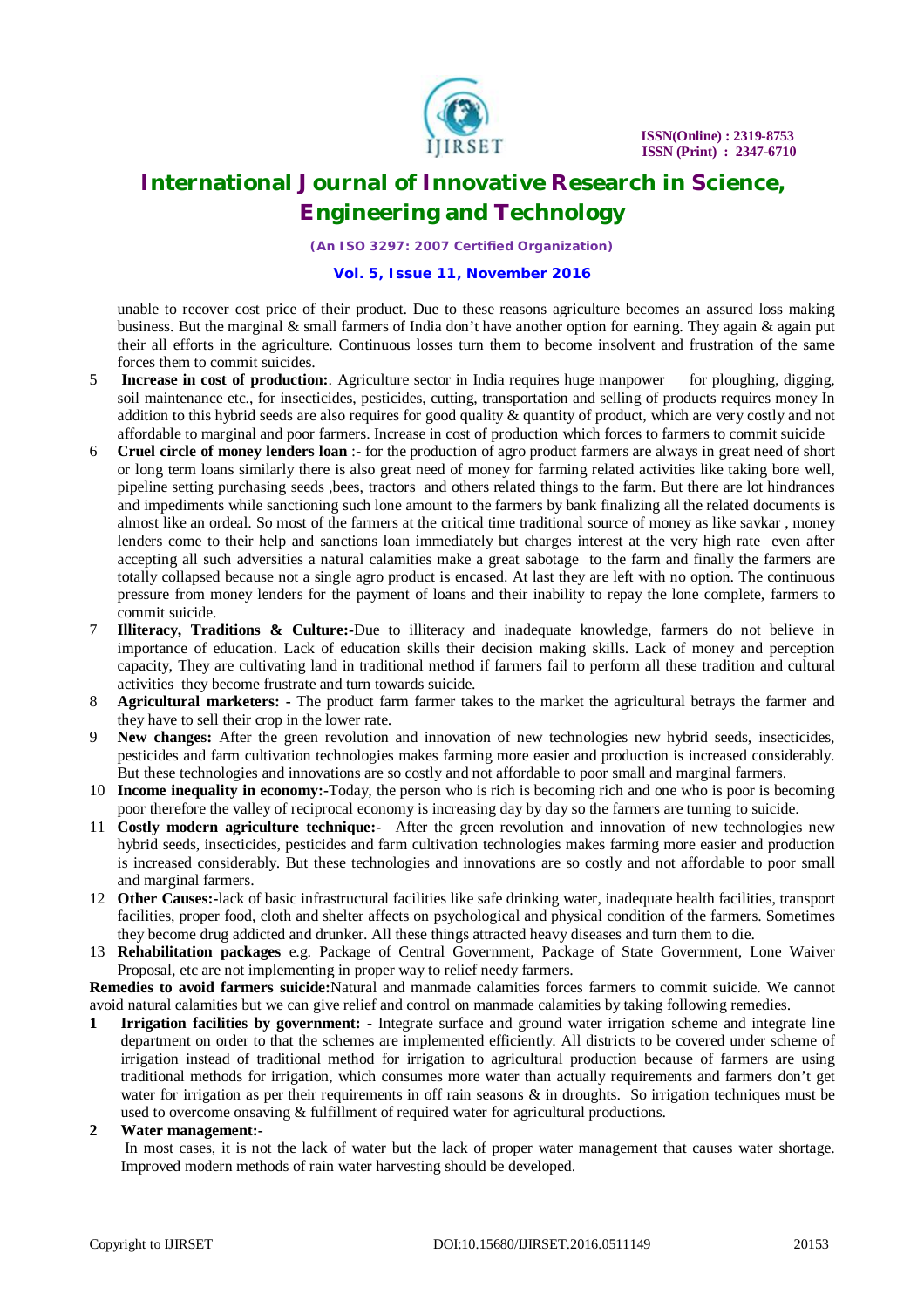

*(An ISO 3297: 2007 Certified Organization)*

### **Vol. 5, Issue 11, November 2016**

Most of the water from drainage is drained into the sea. Instead of draining the water into the sea, they can be desalted and purified and diverted to some tanks or lakes in nearby agricultural lands to be used for irrigation. The silt can be used as manure.

- **3 Special agricultural zone or Camp:** Just like industrial zone there is need to establishmentspecial agricultural zones where only farming and agriculture related activity should be allowed. Some farmers are very expert in different crop production e.g. grape cultivation, lemon, orange, pomegranate etc. but due to the marginal farmers they unable to do their agriculture practice, so government should have to start agriculture camp on government land to perform the practice by paying salary to the skilled farmers.
- **4 Multiple crop system:-**Cultivation of multiple crops it will profitable result to the farmers
- **5 Supportive sources for farmers:-**Small farmers should be encouraged to acquaint and develop supportive sources along with farms.Encourage the farmers to adopt allied activities like dairy, fishery, poultry etc. with farming activities Adoption of Non-Farm activities with allied agricultural activities.
- **6 Weather risk management system:-**Facilitating national weather risk management system that alerts farmers when there is a danger of extreme weather which destroy the many things of farmers but using this system it will help to minimize the losses in agriculture would go a long way in reducing losses in agriculture.
- **7 Providing effective loan schemes: -** It is necessary to establish special system to provide the loan to farmers by government. Every Nationalize and co-operative bank including Agriculture co-operative credit societies must setup this system in their banks to provide loan to the farmers on time and as per their requirements. At the same time loans should be provided at low rate of interest. So that farmers should not be exploited and not discriminated by private moneylenders and creditors.
- **8 Scientific innovation and Agriculture modernization** It has touched each field including agriculture. There are numbers of agriculture institute on our country. The distress of farmers should be analysed from each point like soil fertility crop, crop insurance. The scientific institution can play important role, quick and innovative solution can help to solve the problem of farmers.

It is also necessary to introduce farm techniques which guarantee a definite success; more number of youth participation in the agricultural field is possible. This can be attained only by implementing new technologies. Research efforts should continue, to produce crops with higher yield potential and better resistance to pests. Technological advancement in agriculture should be passed down to the small farmers. Where the existing crops would not do well under drought and weather conditions, the farmers should be helped to shift to the cultivation of crops that would be easy and economical to cultivate in adverse conditions. Scientists can find appropriate solutions.

- **9 Export polices:**-The Government of India and Concern state governments always make bias and takes irresponsible decision in export of Agricultural products. They use to ban on export of agricultural products when their prices are high. This is resulted to more supply in local market and falling in prices, so farmers do not get proper return of their produces. So, the government should implement quota system for every farmer for export, to avoid these practices while framing export policies
- **10 Agriculture farmer training:-**In order to solve the problems of farmers. We should train them in modern method of cultivation. They should learn to employ scientific method. Update our agriculture research and try improving our agricultural yield. Our farmers must be taught to use better seeds, proper manure and fertilizers and appropriate machines to improve the quality and output of one agricultural produce.
- **11 Rehabilitation Package:-**For rehabilitation of distress farmers and their family members Central as well as State Government has announced the special packages in the State of Maharashtra. The Government is competent authority to make provisions, from time to time, take necessary steps for making provisions with respect to the incorporation, regulation and winding up of co-operative societies based on the principle of voluntary formation.

**12 Sustainable Agriculture: -** Chemical agriculture, which is being adopted by farmers it is not only highly expensive but also environmentally damaging and health hazardous. Sustainable agriculture with farm produced seeds, organic manures; non-pesticide management etc is proved to be cost-effective. Hence, Government should extend incentives, subsidies, credit and other support to sustainable agriculture to reduce farmer's expenditure on cultivation and to make agriculture profitable and sustainable.